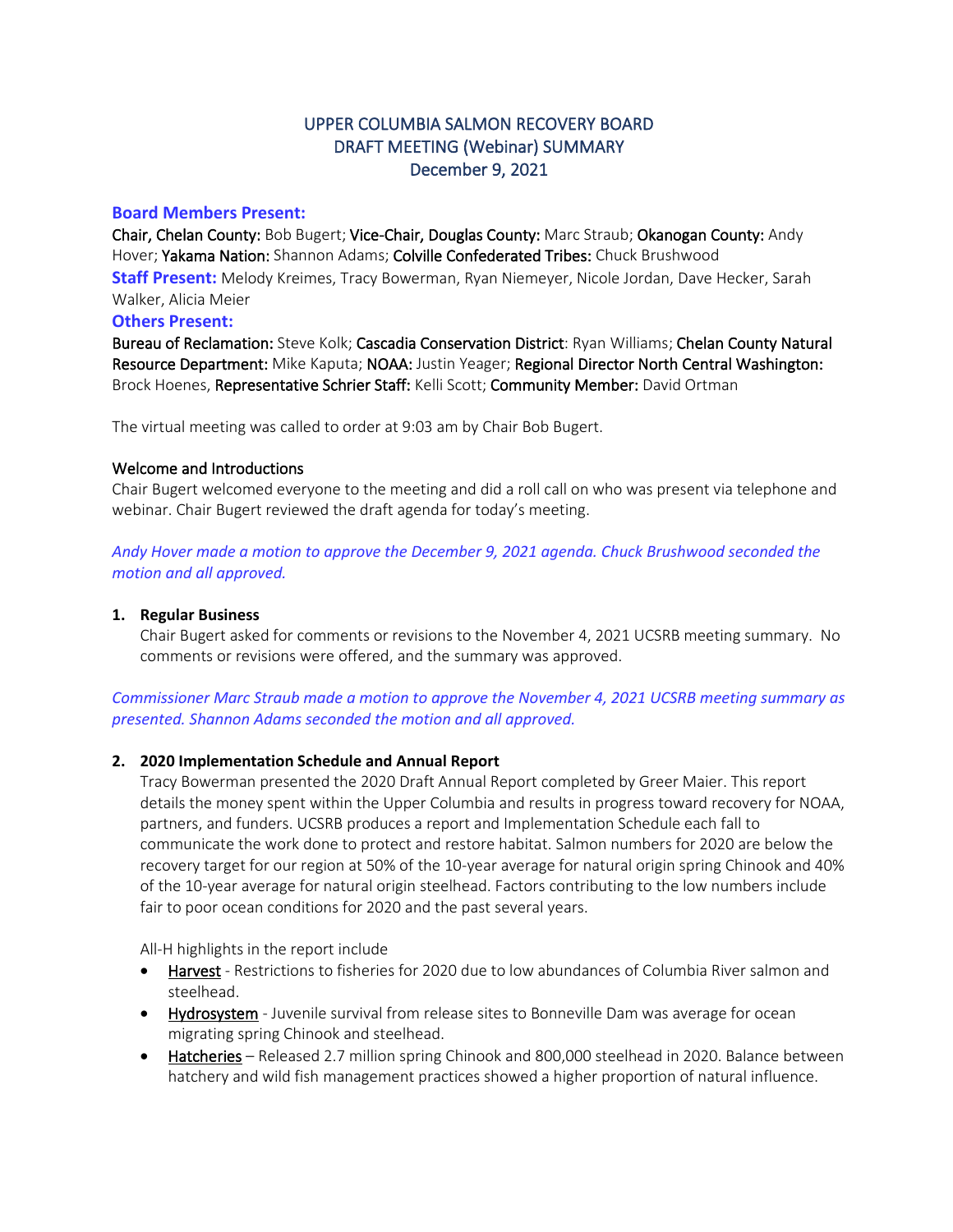• Habitat – 9 projects were completed across 4 subbasins with a total budget of \$3.3 million. COVID affected the number of projects completed in 2020 and was down from the previous year. In total, 38 acres of habitat were protected, 1 mile of stream treated, 1 barrier was removed, 0.2 miles of stream opened, 6 acres of floodplain reconnected in 2020 in priority AU's.

Per the *Recovery Plan*, UCSRB is now only required to submit Annual Report to NOAA every 4 years. Tracy and Melody discussed and would like to continue reporting annually with the implementation schedule instead of moving to a 4-year report, as it would be more difficult to draft a 4-year report. The annual report will be added to the UCSRB website and a link will be sent to NOAA for submission of the report.

# *Commissioner Andy Hover made a motion to approve the Annual Report and Implementation Schedule to submit to NOAA. Shannon Adams seconded the motion and all approved.*

Melody invited Justin Yeager with NOAA to participate in the discussion of a potential letter requesting more strategic input from NOAA on salmon recovery. Justin explained the current budget constraints having an impact on backfilling vacant positions. NOAA will no longer have positions like Lynn Hatcher filled. Justin is willing to help out where he can, but NOAA's top priority is regulatory work-load (reviewing and writing biological opinions). Some items in the draft letter would be addressed by NW Fisheries Science Center. The Board and NOAA discuss how best to engage NOAA on key items and how UCSRB might help address NOAA staff capacity limitations.

## *Next Steps*:

- *Tracy and Melody to meet with Justin to discuss key integrated recovery and how to open the doors with NW Fisheries Science Center conversations.*
- *Hold off on a letter to NOAA. Start the conversation with NOAA and possibly consider a trip/virtual meeting with the Portland NOAA office. Infrastructure money, build back better funding that might help with staffing issues.*
- *Melody and Bob to follow up on this topic*

## **3. Lead Entity Update**

Dave Hecker reviewed the timeline for the upcoming 2022 SRFB Grant round. Key dates include:

- Kick-Off February 9, 2022
- Site visit requested dates May 9-13, 2022
- Final proposals deadline May 27, 2022

Dave discussed the 2021 -2023 biennium Targeted Investment program, which has \$3.7 million available. The goal of the program for this biennium is to fund habitat restoration that benefits priority orca prey and will follow the 2022 SRFB schedule. RTT scoring and CAC ranking will be used by the UC region to select a single UC project by the June 27, 2022 deadline. This June 27<sup>th</sup> deadline is a week earlier than previous SRFB grant rounds, which gives us a shorter turn around with RTT scoring and CAC ranking. SRFB will select one project for the state to fund in September.

*Commissioner Marc Straub made a motion to approve the Targeted Investment process as presented. Chuck Brushwood seconded the motion and all approved.*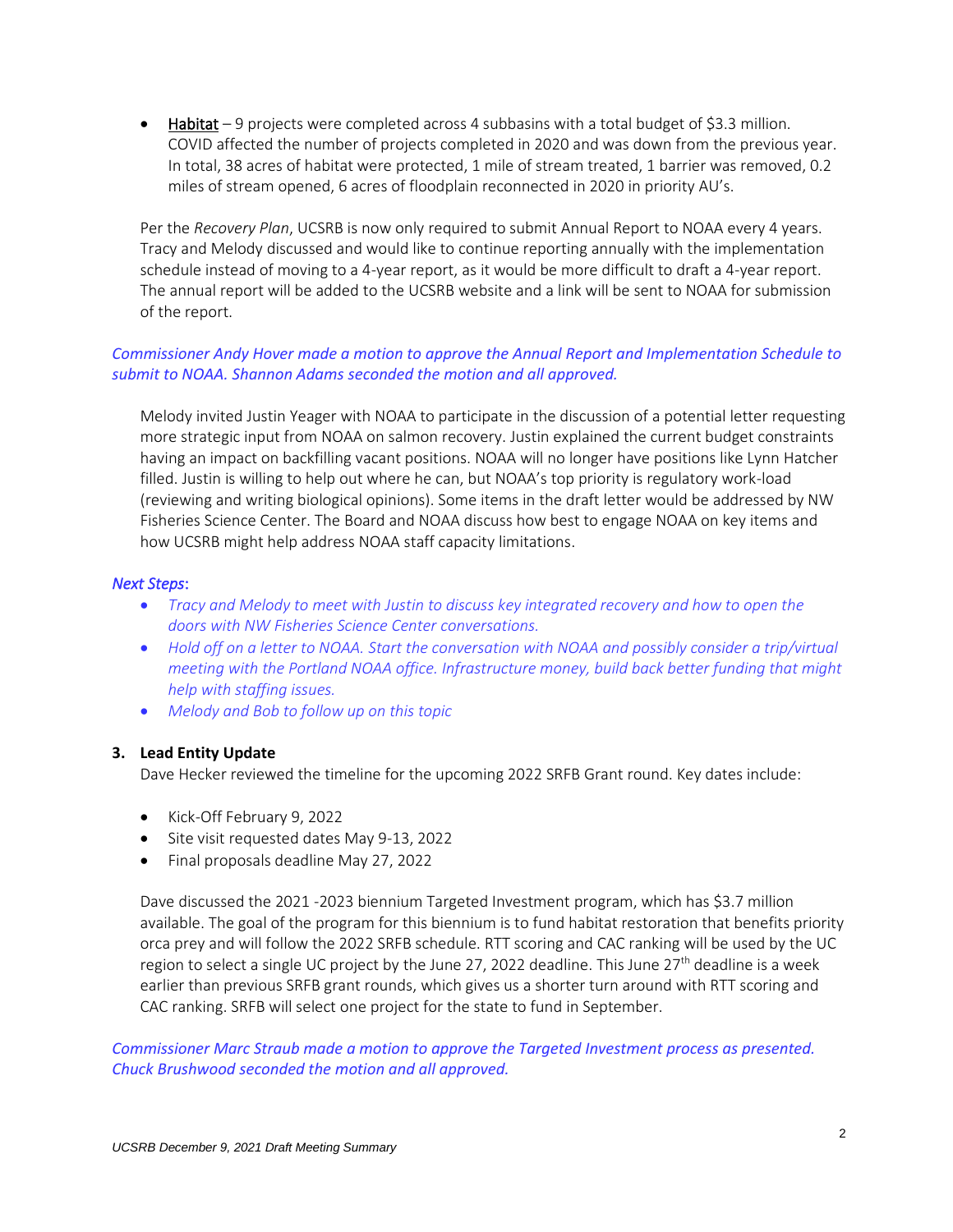## **4. Watershed Program**

Ryan Niemeyer gave an overview of the Watershed Program being developed by UCSRB to help meet the long-term objectives of the *Upper Columbia Spring Chinook Salmon and Steelhead Recovery Plan*. The goals of the watershed program are the long-term objectives of the *Recovery Plan*:

- Protect areas with natural ecosystems processes
- Maintain suitable stream flows
- Protect and restore water quality
- Protect and restore off-channel and riparian habitat
- Reduce sediment recruitment

Approach to accomplishing these goals is to look at Tier 1 Restoration Areas, most are in USFS or bordering USFS land. Strategic approach is to work with the USFS in the following avenues:

- Engage as a stakeholder with the USFS
- Provide targeted comments to USFS (for projects in priority reaches).
- Help sponsors and partners implement priority actions (know the watershed actions that would have the biggest impacts).
- Clarify watershed actions and feasibility with WATs.
- Amplify the need for ridgetop to river restoration across the subbasins. Need to have watershed subbasin approach for salmon recovery

## *Next Steps*:

- Starting 2022 identify existing efforts and bottlenecks to implement high priority actions*.*
- End of 2022 develop a strategy to address bottlenecks to implement high priority actions.
- Ask Kristin Bail to come to February Board Meeting
- Melody, Bob and Shannon to talk after this meeting and discuss agenda item for February. Possibly a virtual DC meeting. Include Robert Wagner lobbyist for timber counties through the US.
- Report back from Ryan at next Board meeting on status.

Ryan then gave a brief update on the completion of the Snow2Flow shape file. There was a soft launch last month with USFS and the final launch is scheduled for January or February of 2022. The Snow2Flow tool is located on th[e UCSRB website.](https://s2f.ucsrb.org/)

## **5. Break**

## **6. Finance & Operations**

Melody reviewed the Fiscal Year 2022 amended budget, which included:

- additional funding from BPA with a \$75,000 tech contract, most of the funding will go towards contracting.
- Salaries are lower, changing of staffing with different comp rates due to benefits  $\sim$  \$16,000
- Snow2Flow is higher but this is due to contract extensions, covered by funding rolling over into this budget year.
- Triangle Associates budget for \$5,000 (Greer Maier's time to transition Science Manager position)
- Rent was a little higher with the new JDSA location
- Dues and Subscriptions correction to \$2,440 not (\$12,400)
- JDSA construction remodel \$6,999
- Total budget amended to \$1,160.52 still balanced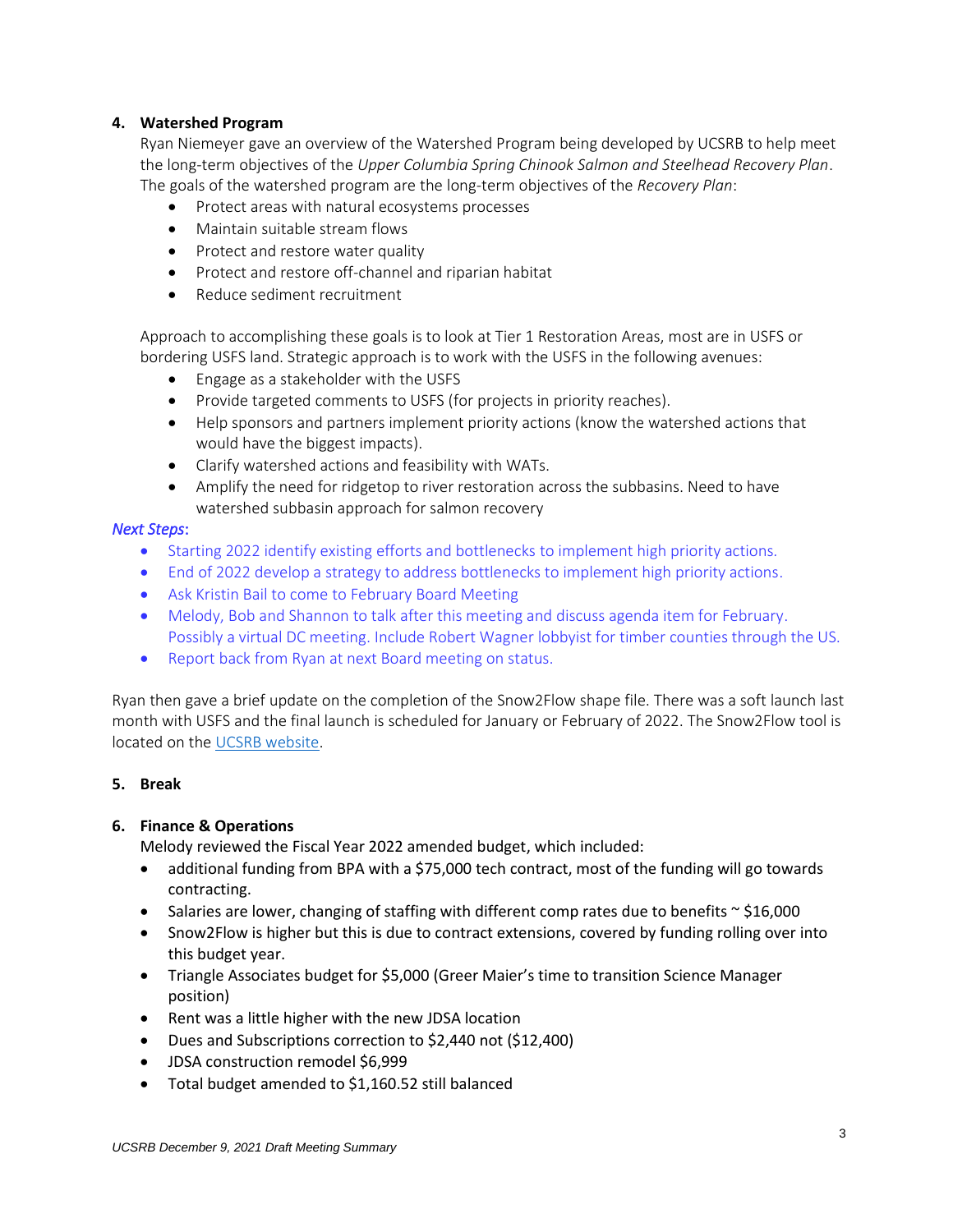## *Commissioner Andy Hover made a motion to approve the FY2022 Amended Budget as presented. Commissioner Marc Straub seconded the motion and all approved.*

Melody next reviewed the budget to actuals report showing we have expended 29% of our revenue for FY22 compared to being 42% through the budget year ending June 30, 2022. A few highlights from the budget to actual report are expenses are down as we await invoices for outreach from MSRF and CCNRD. Travel and training continue to be underspent. Staff has been encouraged to look for virtual trainings however, the travel budget including travel to Washington DC will likely not be expended due to COVID. The Finance Committee asked for staff ideas for reallocating \$30,000. Reallocation ideas include a staff retreat (\$2,000-\$5,000), salaries for two Executive Directors with expected overlap with transition (\$5,000 two weeks at full time), increase GIS capacity (\$4,000), Douglas County outreach to orchardist (\$5,000- \$10,000), new building signage (\$1,500).

The Board discussed these options for reallocating the travel budget and would like to wait on a staff retreat with the transition to the new Executive Director. Commissioner Marc Straub would like to hold off on the Douglas County outreach item until he meets with Foster Creek.

*Commissioner Andy Hover made a motion to Amend the FY22 Budget reallocating the travel budget to include two weeks of salary for transition of Executive Director and signage for new office. Commissioner Marc Straub seconded the motion and all approved,*

Alicia Meier updated the Board on the new BPA Programmatic Habitat Admin Contract. This is a new income contract that is slightly higher than last year for \$159,961 with a period from 12/1/21 to 11/30/22. This would include travel for Tracy Hillman, RTT Chair.

*Commissioner Marc Straub made a motion to approve the BPA Programmatic Habitat Admin Contract. Chuck Brushwood seconded the motion and all approved.* 

#### **7. Public Questions and Comments**

There were no public comments.

#### **8. Annual Business Meeting**

Melody reviewed the 2022 Board meeting schedule dates and discussed leaving the locations as "TBD" as we plan on holding virtual meetings until in-person meetings resumed.

## *Commissioner Andy Hover made a motion to approve the 2022 UCSRB Board meeting schedule. Shannon Adams seconded the motion and all approved.*

The Personnel Manual revisions were discussed by Melody. Revisions to Group health and related benefits from Washington State Health Care Authority included staff eligible for benefits cannot decline or waive dental, Long-Term Disability, or basic life insurance only medical. Other revisions include removing language on COBRA notification as PEBB policy requires COBRA eligibility. The work schedule under *Compensation Policies* was revised to account for the new COVID work environment to reflect typical office hours with more flexible schedules and alternative work locations.

*Chuck Brushwood made a motion to approve the revisions as presented in the UCSRB Personnel Manual. Commissioner Marc Straub seconded the motion and all approved.*